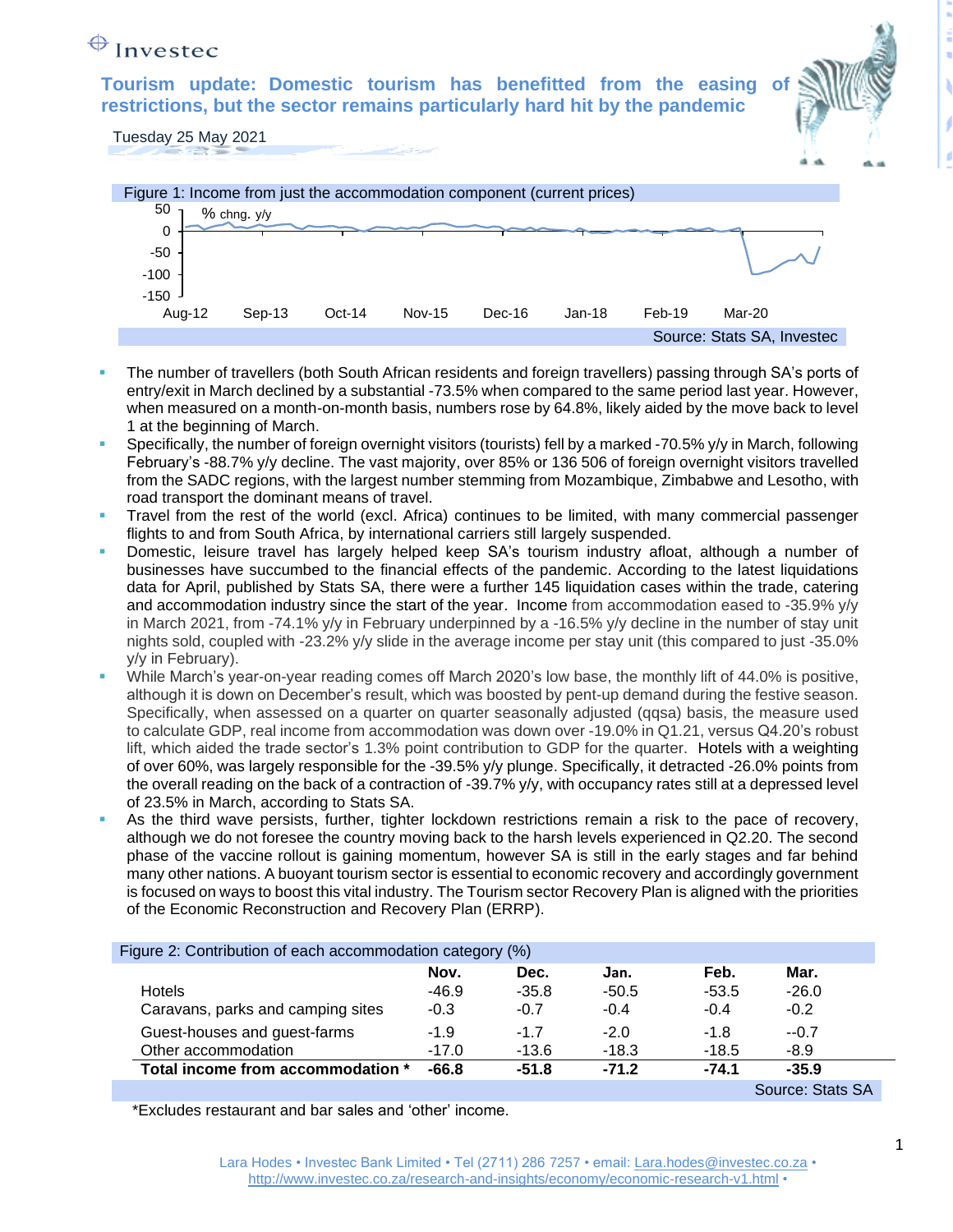## $\bigoplus$  Investec

**Tourism update: Domestic tourism has benefitted from the easing of restrictions, but the sector remains particularly hard hit by the pandemic**



Tuesday 25 May 2021

Important Disclaimer – please read

For the purposes of this disclaimer, Investec shall include Investec Bank Limited, its ultimate holding company, a subsidiary (or a subsidiary of a subsidiary) of that entity, a holding company of that entity or any other subsidiary of that holding company, and any affiliated entity of any such entities. "Investec Affiliates" shall mean any directors, officers, representatives, employees, advisers or agents of any part of Investec.

The information and materials presented in this report are provided to you solely for general information and should not be considered as an offer or solicitation of an offer to sell, buy or subscribe to any securities or any derivative instrument or any other rights pertaining thereto.

The information in this report has been compiled from sources believed to be reliable, but neither Investec nor any Investec Affiliates accept liability for any loss arising from the use hereof or makes any representations as to its accuracy and completeness. Any opinions, forecasts or estimates herein constitute a judgement as at the date of this report. There can be no assurance that future results or events will be consistent with any such opinions, forecasts or estimates. Past performance should not be taken as an indication or guarantee of future performance, and no representation or warranty, express or implied is made regarding future performance. The information in this report and the report itself is subject to change without notice. This report as well as any other related documents or information may be incomplete, condensed and/or may not contain all material information concerning the subject of the report; its accuracy cannot be guaranteed. There is no obligation of any kind on Investec or any Investec Affiliates to update this report or any of the information, opinions, forecasts or estimates contained herein.

Investec (or its directors, officers or employees) may, to the extent permitted by law, own or have a position or interest in the financial instruments or services referred to herein, and may add to or dispose of any such position or may make a market or act as a principal in any transaction in such financial instruments. Investec (or its directors, officers or employees) may, to the extent permitted by law, act upon or use the information or opinions presented herein, or research or analysis on which they are based prior to the material being published. Investec may have issued other reports that are inconsistent with, and reach different conclusions from, the information presented in this report. Those reports reflect the different assumptions, views and analytical methods of the analysts who prepared them. The value of any securities or financial instruments mentioned in this report can fall as well as rise. Foreign currency denominated securities and financial instruments are subject to fluctuations in exchange rates that may have a positive or adverse effect on the value, price or income of such securities or financial instruments. Certain transactions, including those involving futures, options and other derivative instruments, can give rise to substantial risk and are not suitable for all investors.

This report does not contain advice, except as defined by the Corporations Act 2001 (Australia). Specifically, it does not take into account the objectives, financial situation or needs of any particular person. Investors should not do anything or forebear to do anything on the basis of this report. Before entering into any arrangement or transaction, investors must consider whether it is appropriate to do so based on their personal objectives, financial situation and needs and seek financial advice where needed.

No representation or warranty, express or implied, is or will be made in relation to, and no responsibility or liability is or will be accepted by Investec or any Investec Affiliates as to, or in relation to, the accuracy, reliability, or completeness of the contents of this report and each entity within Investec (for itself and on behalf of all Investec Affiliates) hereby expressly disclaims any and all responsibility or liability for the accuracy, reliability and completeness of such information or this research report generally.

The securities or financial instruments described herein may not have been registered under the US Securities Act of 1933, and may not be offered or sold in the United States of America or to US persons unless they have been registered under such Act, or except in compliance with an exemption from the registration requirements of such Act. US entities that are interested in trading securities listed in this report should contact a US registered broker dealer.

For readers of this report in South Africa: this report is produced by Investec Bank Limited, an authorised financial services provider and a member of the JSE Limited.

For readers of this report in United Kingdom and Europe: this report is produced by Investec Bank Plc ("IBP") and was prepared by the analyst named in this report. IBP is authorised by the Prudential Regulation Authority and regulated by the Financial Conduct Authority and the Prudential Regulation Authority and is a member of the London Stock Exchange. This report is not intended for retail clients and may only be issued to professional clients and eligible counterparties, and investment professionals as described in S19 of the Financial Services and Markets Act 2000 (Financial Promotions) Order 2005.

For readers of this report in Ireland: this report is produced by Investec Bank plc (Irish Branch) and was prepared by the analyst named in this report. Investec Bank plc (Irish Branch) is authorised by the Prudential Regulation Authority in the United Kingdom and is regulated by the Central Bank of Ireland for conduct of business rules.